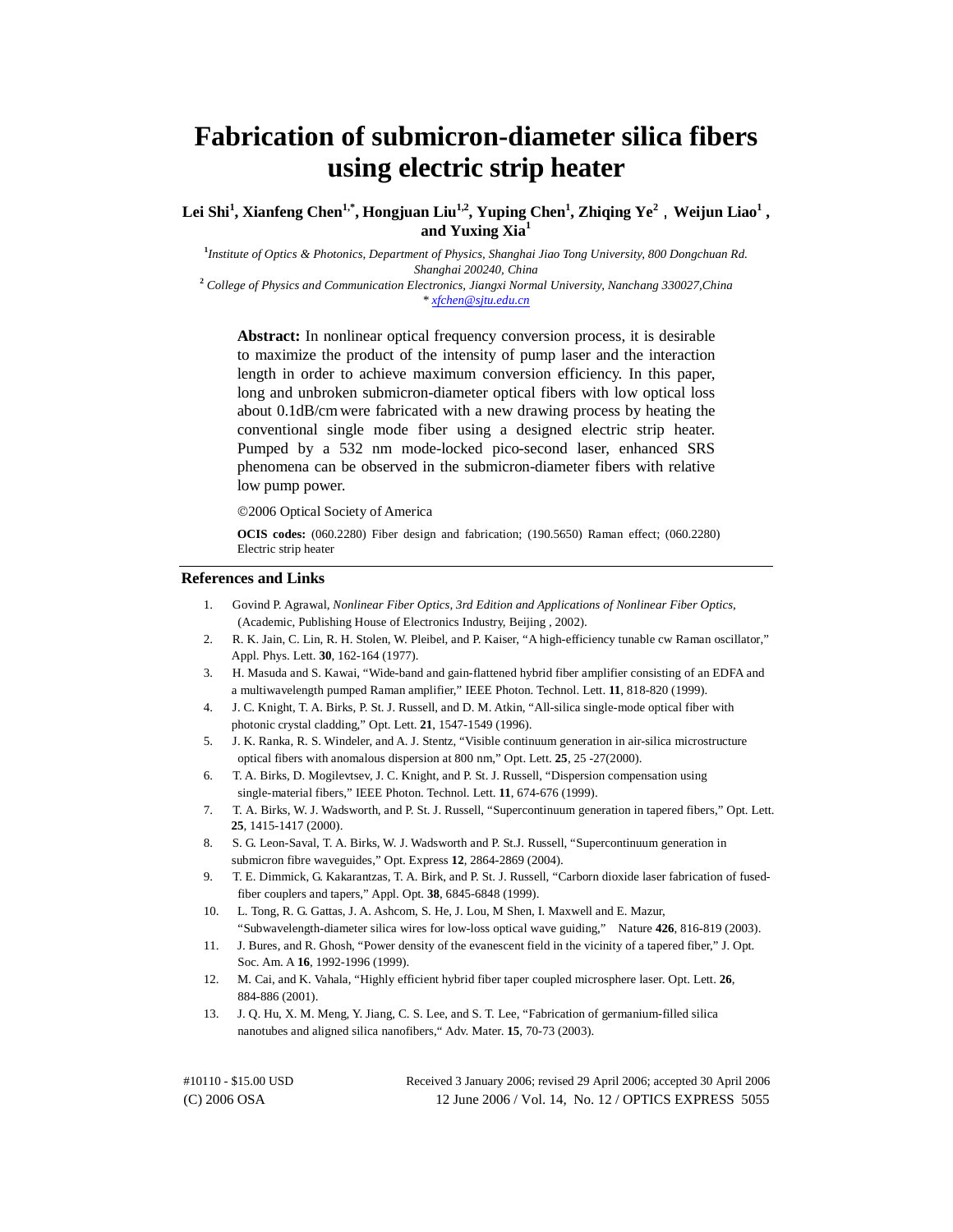- 14. Z. W. Pan, Z. R. Dai, C. Ma, and Z. L. Wang, "Molten gallium as a catalyst for the large-scale growth of highly aligned silica nanowires," J. Am. Chem. Soc. **124**, 1817-1822 (2002).
- 15. Z. L. Wang, R. P. Gao, J. L. Gole, and J. D. Stout, "Silica nanotubes and nanofiber arrays," Adv. Mater. **12**, 1938-1940 (2000).
- 16. L. Tong, J. Lou, and E. Mazur, "Single-mode guiding properties of subwavelength-diameter silica and silicon wire waveguides," Opt. Express **12**, 1025-1035 (2004).
- 17. M. A. Foster, K. D. Moll, and Alexander L. Gaeta, "Optimal waveguide dimensions for nonlinear interactions," Opt. Express **12**, 2880-2887 (2004).

### **1. Introduction**

Nowadays, the 1.5μm wavelength band is generally used in optical communications because it lies in the low-loss window of the fiber [1]. In a conventional single mode optical fiber, the diameter of the fiber core is usually about 8μm, much longer than the optical wavelength. To observe some nonlinear optical effect in the conventional fiber, such as stimulated Raman scattering (SRS), stimulated Brillion scattering (SBS) and four wavelength mixing (FWM), high intensity of beam or very long interactive length is necessary due to the relative large effective area. Especially, SRS is an important nonlinear process in fiber optics, which had contributed to the fabrication of the broadband Raman amplifier and the tunable Raman laser [2,3]. Usually, in order to realize SRS or Raman amplification in the conventional single mode fiber, one must use high input optical power and several kilometers fiber. In past several years, in order to enhance nonlinear coefficient of fiber, the photonic crystal fibers has been fabricated [4] and was employed to generate super-continuum light [5] or as a dispersion compensator [6]. Unfortunately, photonic crystal fibers are rather expensive due to fabrication complexity.

If we can draw the conventional single mode fiber to submicron-diameter dimension and hold the surface uniformity simultaneously, the optical energy will be mainly concentrated in the entire thin fiber, and thus the optical power density is much larger than that in the conventional single mode fiber core and the demand of the pump power and length for nonlinear optics effect will be lower.

The length of submicron-diameter optical fiber in which nonlinear optical frequency generation has been studied is less than 10 cm [5,7,8]. Nonlinear optical frequency generation in longer submicron fibers has not been investigated probably because of the difficulty to draw fibers with long and narrow tapered waist and to couple light into the tapered fiber.

In this paper, we report the fabrication of longer and unbroken submicron-diameter optical fibers by heating the conventional single mode fiber with a designed electric strip heater. We succeed in fabricating a longer freestanding fiber with diameter down to 650 nanometers and optical loss less than 0.1dB/cm. In our experiment, light can be launched into the thin fiber easily by coupling through an objective lens owing to the taper transitions' connecting to the untapered fibers shown in Fig. 1. Pumped by a pico-second laser, enhanced SRS phenomena appeared in these fibers. By comparing it with the conventional single mode fibers with the same length, we believe that the submicron-diameter optical fiber has evident advantage in nonlinear optical frequency generation.



Fig. 1. A schematic diagram of a resulting tapered fiber, depicting a narrow taper waist connected to untapered fibers by rather long taper transitions.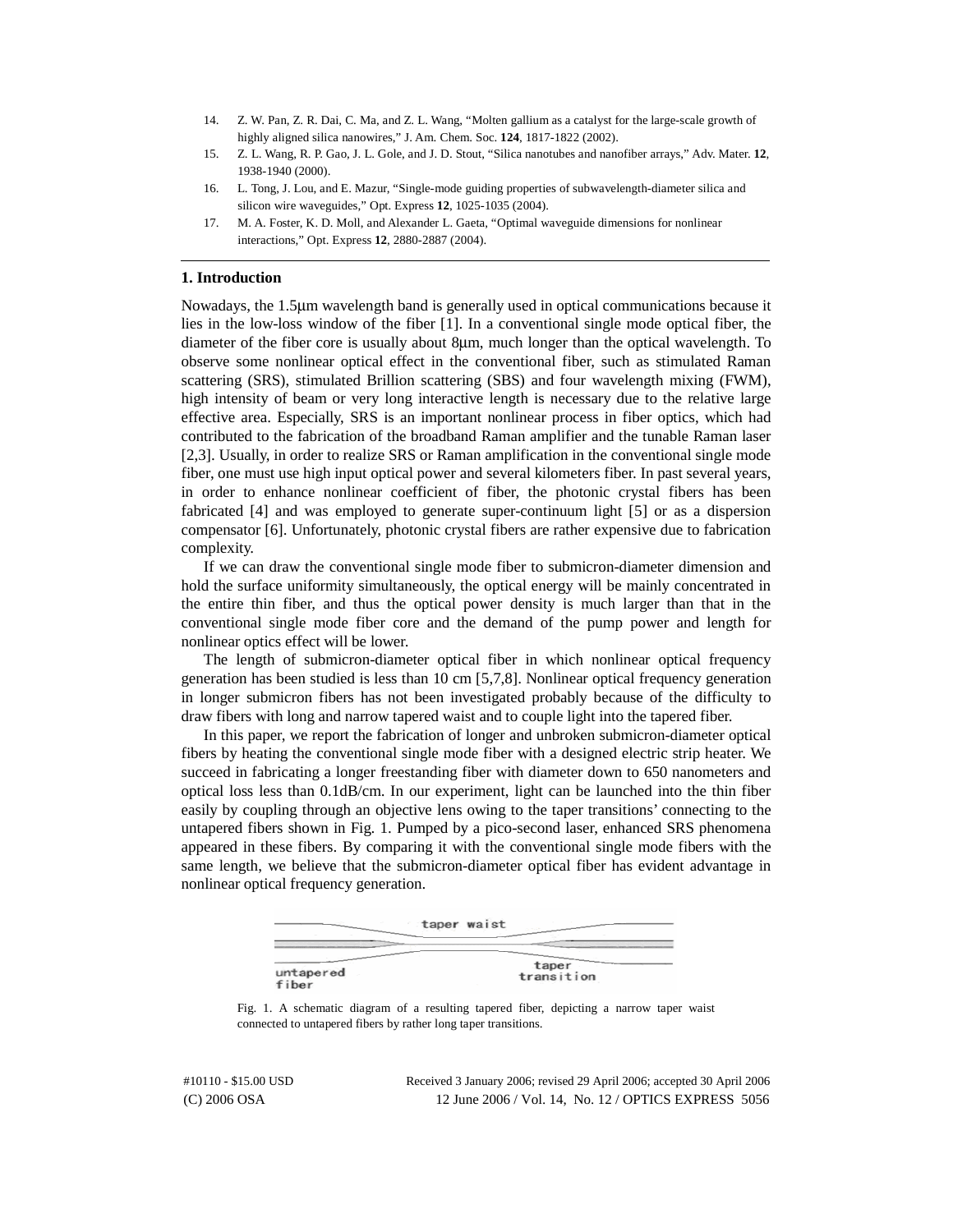#### **2. Fabrication of submicron-diameter tapered fibers**

More and more applications require taper fibers with micron-scale diameter and several groups attempt to fabricate submicron-diameter wires reported in references [9-15]. So far, almost all the drawing methods are based on a flame-heated melt or a laser-heated melt, but their corresponding disadvantages are the turbulence and the convection of the flame and impractically large laser power requirement to produce nanometer-diameter wires [9].

Recently the fabrication of submicron-diameter silica wires was reported by Tong *et al.* [10] who used a two-step drawing process to get the fabricated samples with diameters down to 50nm and low optical loss. These desirable results aroused renewed interest in the field and ensured that various-diameter nano-tapers could certainly satisfy the transmission loss of tolerable levels for many practical device applications. However, the fact that samples drawn in this way are very short (only tens of millimeters) and have no untapered fiber connection makes it difficult to launch light into them and impractical to be used as optical waveguides and sensors. Furthermore, the evanescent coupling makes some loss of the power.

In order to overcome the shortcomings of the method introduced by Tong *et al.,* we introduce a new drawing method using a specially designed electric stripe heater (certainly, the method of Ref. [8] is also a alternative). As shown in Fig. 2, with one side fixed at the edge of a stationary table, the pulled fiber is placed in an electric strip heater, and the other side of the fiber is fixed at the edge of the revolving table driven by a stepper motor connected with a computer, which could offer elaborate control in the fiber pulling process. Configuration of the electric strip heater is shown in Fig. 3. The pulled fiber passes above the heating cord with length of 15 cm, and the distance between them is about 0.5cm. Long heating region with relatively small volume in the furnace exhibits excellent heat preservation and steady temperature distribution during the drawing. By properly altering the supplied voltage the temperature of the electric furnace can be carefully controlled to achieve more stable taper diameter requirement. The temperature is carefully adjusted by applied voltage from 200-250V. When the voltage reaches 250V, the temperature in the cavity is about 1600℃ measured by a optical high temperature thermometer.



Fig. 2. A novel experiment setup for fabricating submicron-diameter tapered fibers



Fig. 3. Configuration of the electric strip heater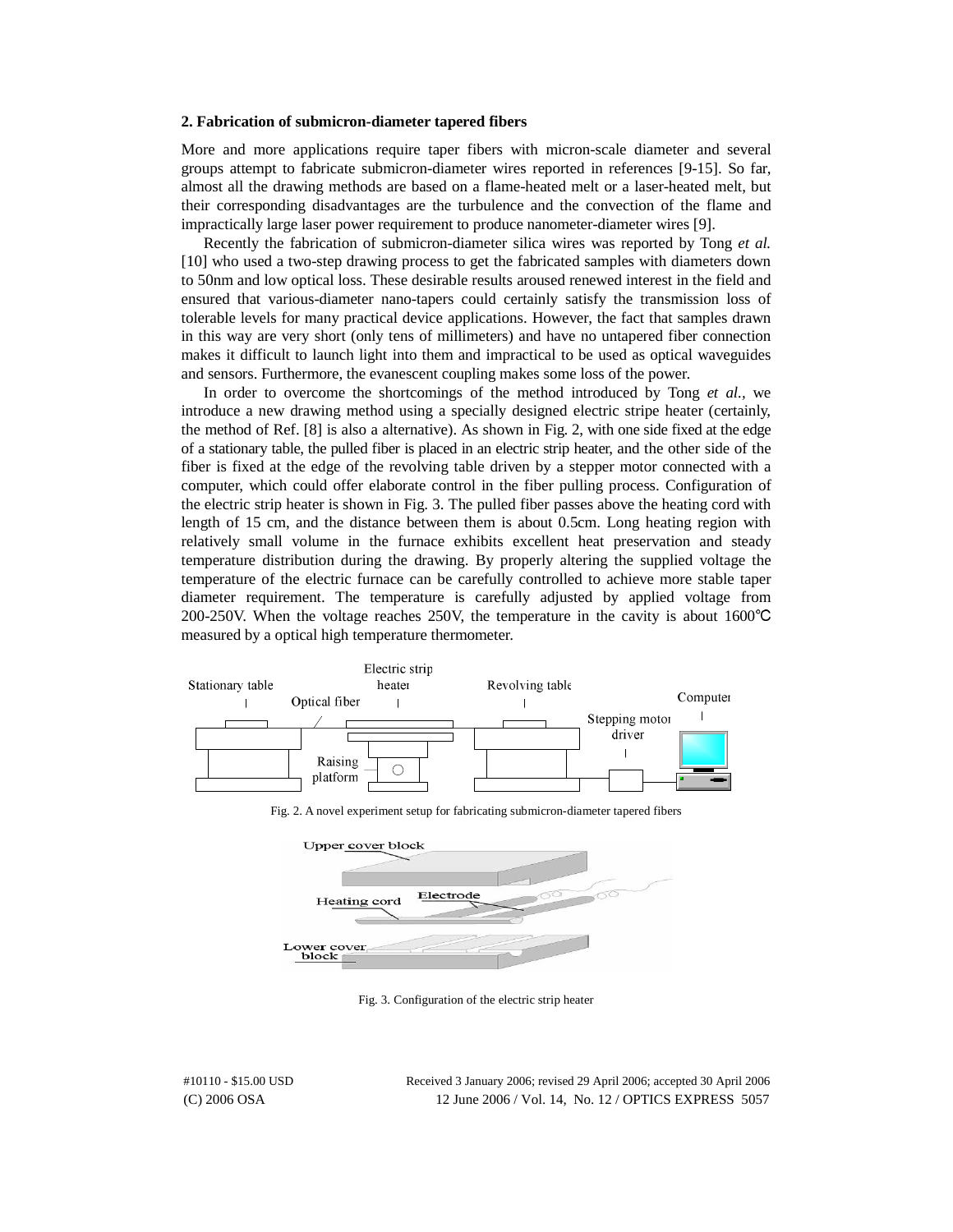As a result of uniform drawing speed the measurement result shows that taper transitions at both sides of the taper waist are gradual. The typical length of biconical taper transitions fabricated by the electric strip heater is of the order of tens of centimeters, and the gradual transitions ensure little optical loss suffered along the fiber. Using this drawing method, we obtain a tapered fiber with diameter down to 900nm (Fig. 4, measured by scanning electronic microscope, SEM) with length up to several hundred millimeters, which is longer than nanowires drawn in the other ways. Uniformity of the tapered fiber is examined by measuring the diameters at different points of the fiber. It is shown that the diameters have ±5nm error along the 12cm in the center of the tapered fiber. Loss is measured by simply recording transmission before and after tapering. At least 1m of coated fiber is left on the collection arm, which avoids any forward scattering from the taper launch and make it easy to launch light into the fiber connected to a detector. The results show that the optical loss of the taper fibers we got is less than 0.1 dB /cm at 532 nm.



Fig. 4. SEM image of taper waist with a nominal diameter of 900 nm.

It is necessary to be discussed here that how the modes in these taper fibers as shown in Fig. 1 look. In the front untapered region, the diameter of the fiber core is about 8μm, almost all of optical power is confined in the core layer. When the fiber becomes thinner and thinner. the power of the guided-mode decreases, and in the mean time the cladding mode gets more and more. When the diameter of the fiber reaches to about 1μm, the core diameter is about as small as 60nm. In this case, the power of the light almost entirely propagates in the cladding layer. So the taper waist part of the fiber can be regarded as a new air-clad wire-waveguide with submicron-diameter core. The detailed information of the mode in such kind of fiber is given in reference [16].

# **3. SRS generation in submicron-diameter tapered fibers**

SRS generation requires high power intensity that can be obtained by decreasing the fiber diameter. However, as the size of fiber core decreases, the amount of power in the evanescent field will increase and eventually exceed the power in the core, which leads to lower peak intensity in the nonlinear core region although the core size is reduced [17]. Recently the balance between core size and power confinement was investigated with the aim of maximizing nonlinear interactions in high core-cladding index difference waveguide. It shows that the optimal core size is sub-wavelength and that structures with asymmetric cross-sections maximize the effective nonlinearity [17]. Also low dispersion is the key to efficient SRS, because optimum dispersion can release the need for high intensity [8]. From the reference we find zero dispersion wavelength for diameters of ~900 nm that is 532 nm. In our experiment, the whole fiber length is about 1m with a tapered region of 12cm in length. The 532 nm light from a mode-lock pico-second pulse laser is coupled into the fiber by an objective lens with attenuator. The pulse width is 50ps with repetition rate of 10 Hz. Nonlinear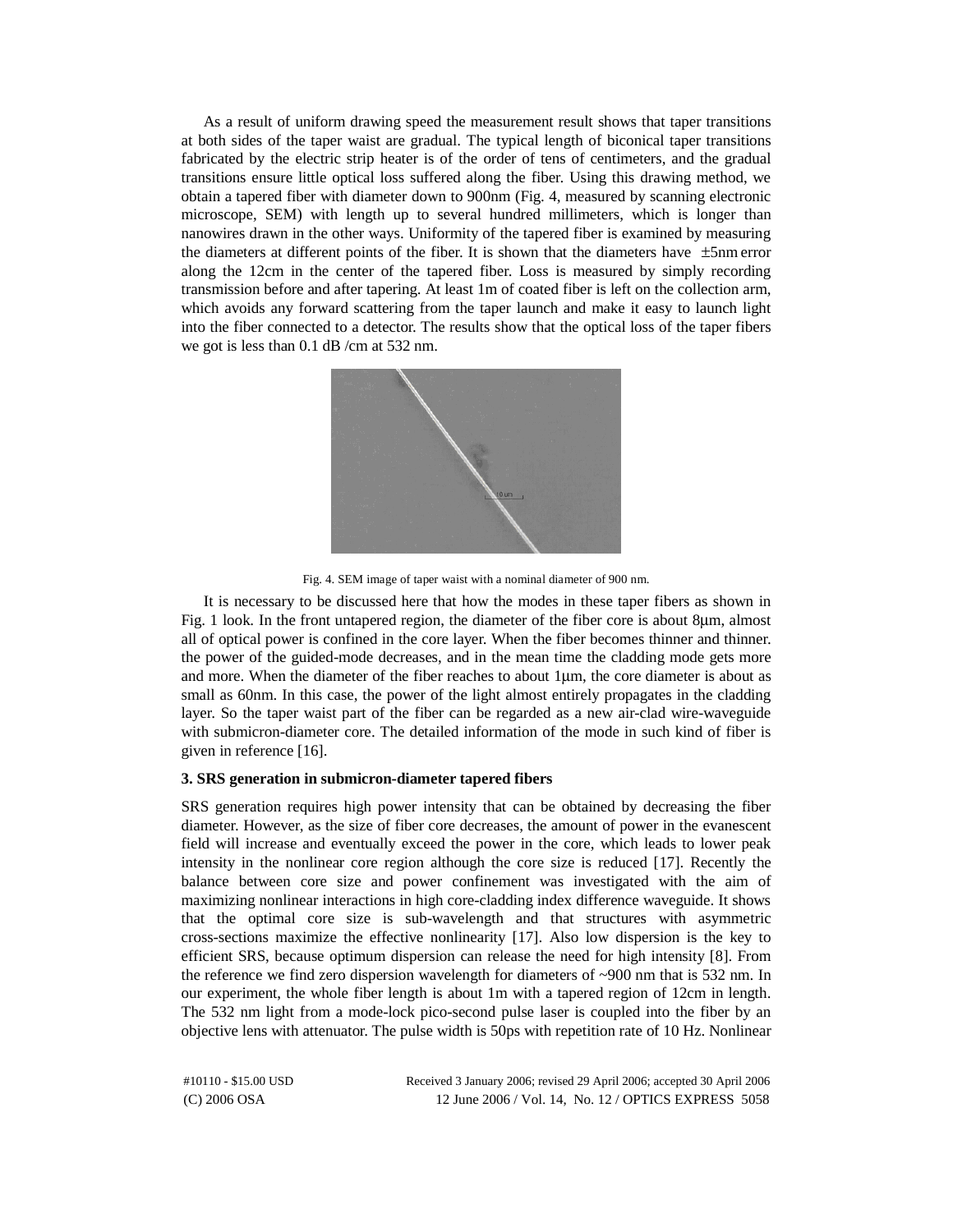optics spectrum from the fiber is measured by an optical spectrum analyzer (OSA).

In order to investigate the enhanced nonlinear effect, such as SRS, in the tapered fiber, a conventional untapered fiber with the same length (1m) is used as a reference. A laser beam with average power of 1.5  $\mu$ W is launched into the untapered and tapered fibers by lens coupling. Some nonlinear optical effect such as SRS, four-wave mixing (FWM) will occur due to relatively high peak intensity in the fibers. In the experiment, the spectrums are recorded using an OSA by choosing the average result based on scanning 10 times, and distinct generated lines can be observed. If the scanning times are high enough, the spectrum recorded by the OSA will be a continuum. On the contrary, with the low scanning times some spectrum lines may be lost because the repetition rate of the pump laser is only 10 Hz. The results are shown in Fig. 5. Figure 5(a) shows the output spectrum from the untapered fiber. Besides pump lines, other two obvious lines with wavelength of 525nm and 538nm are observed. We believe that these two lines are generated through FWM process  $(\omega_p + \omega_p \rightarrow \omega_s + \omega_a)$  by phase-matching between guided-modes in fiber, where  $\omega_p$ ,  $\omega_s$ and  $\omega_a$  are pump, stokes and anti-stokes lines. We don't find the obvious SRS lines because the peak pump power is not high enough to exceed the threshold for SRS generation in the untapered fiber. When the same pump power is coupled into the tapered fiber, more generated spectrum lines are observed as shown in Fig. 5(b). 525nm and 538nm lines are produced by FWM process that is the same as shown in Fig. 5(a). In the front untapered region of the tapered fiber, FWM process has already occurred. Incorporated with pump lines (532nm), three beam of lines enter the tapered regions (900nm in diameter and 12cm in length), SRS happens owing to the high pump intensity and the low SRS threshold in the narrow region. As indicated in the Fig. 5(b), 545nm and 577nm are the first and third order stokes lines of 532nm lines while 518nm is first order anti-stokes line. In an additional, 551nm and 564nm are the first and second order stokes lines of 538nm; 564nm is also the third order stokes lines of 518nm line. We don't find the second order SRS stokes lines of 532nm possibly because scanning times of the OSA for optical communication is just ten times. Some spectrum lines may be omitted due to certain scanning periodicity of the OSA and low repetition rate of the pump laser. In order to grasp all the possible spectrum lines, we choose the average result of scanning 500 times, and SRS is observed. The generated supercontinuum spectrum is shown in Fig.5(c). Compared with nonlinear optics spectrum in untapered fiber, more generated lines are achieved in the tapered fiber. It is concluded that the tapered fiber with submicron-diameter has enhanced nonlinear optical effect and may have potential applications in laser frequency conversion and generation, for example, developing extremely low-power integrated broadband SRS amplifier or the tunable Raman laser for currently used fiber-optic communication system.